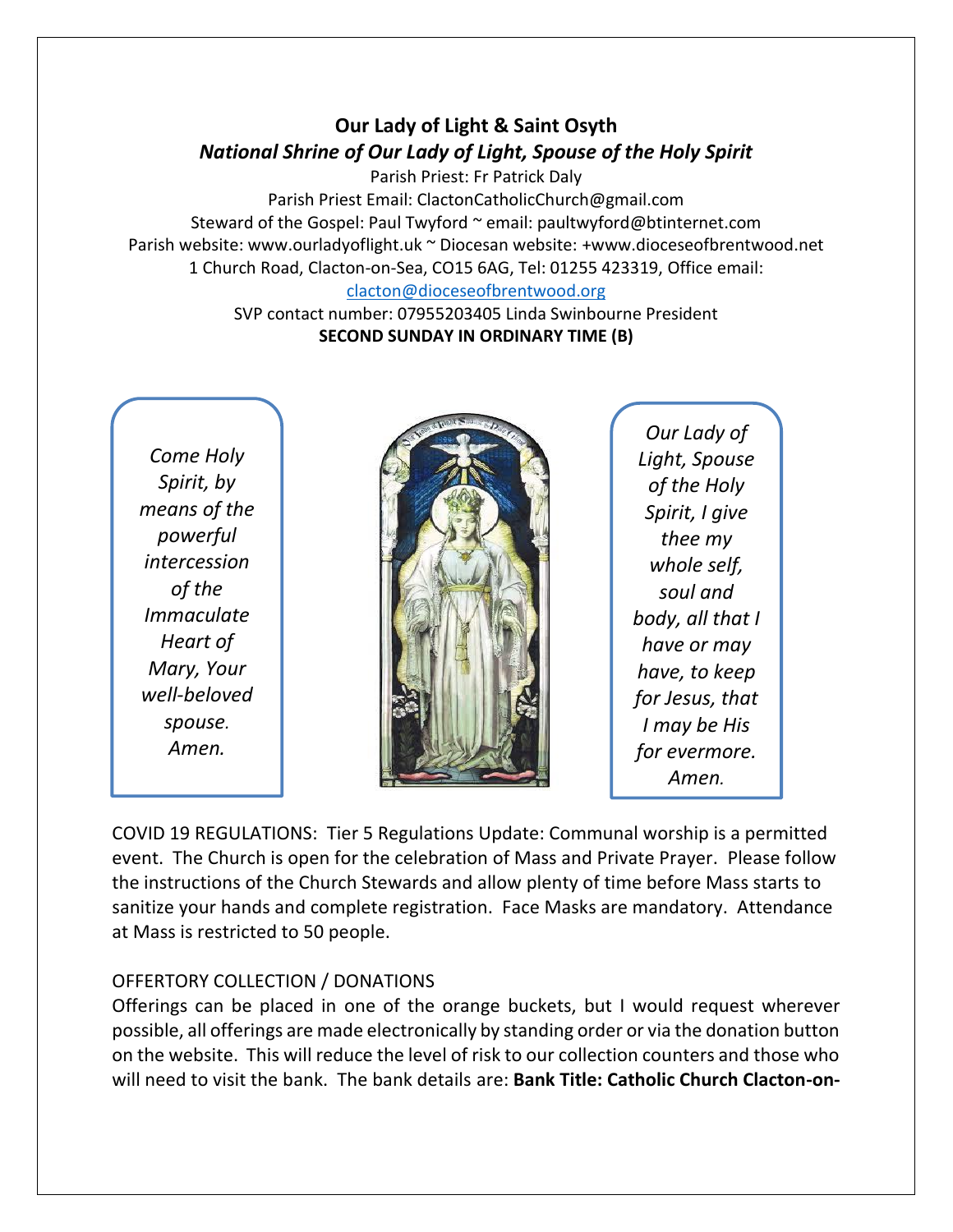**Sea, Sort Code 401322, Account Number: 41020463.** Members of the gift-aid scheme should quote their name and gift aid number in the Reference. Funds received last week:

Collection and donations: £64.20 of which £30.00 was gift aided.

Electronic Offerings £665.00 of which £420.00 was gift aided.

Thank you for your generosity, for Gift Aiding your offerings, and for your support of the parish. Fr Patrick.

## **JOHN 1:35-42**

In today's Gospel, John the Baptist releases two of his disciples to follow Jesus. John tells them, "Look, there is the Lamb of God'. Jesus Christ is the Lamb of God who takes our sins away. Jesus is the innocent and perfect sacrifice for the reconciliation of humanity with God.

The disciples followed Jesus. Jesus turned round and said to them, "What do you want"? Jesus asks each one of us every day of our lives this question, "What do you want"? The perfect answer and the only sure and tested path to happiness is, 'to do your will Lord'.

The disciples asked Jesus, "where do you live"? Jesus replied, "Come and see". The disciples stayed with Jesus that day. From that time spent with Jesus, they commenced the long life-time journey of understanding and completing the will of Jesus Christ in their lives.

The next day Andrew went to his brother Simon Peter and told him, "We have found the Messiah". Andrew took his brother to Jesus. Jesus looked hard at him and said, "You are Simon son of John; you are to be called Cephas".

Simon Peter was to be the leader of the Christian community. He was not called directly by Jesus but by another – his brother. Each of us has a duty to call others to Jesus through our words, our actions, and our love. We are called to proclaim the Good News: Jesus Christ born, died, and Risen from the dead.

REDISCOVERY YOUR MARRIAGE: Retrouvaille offers the chance to rediscover yourself, your spouse and a loving relationship in your marriage. Tens of thousands of couples headed for divorce have successfully saved their marriages by attending and using the tools provided. The programme helps spouses uncover or re-awaken the love, trust and commitment that originally brought them together. It has saved many hurting marriages, even bringing reconciliation to couples that have already separated or divorced. There is no group therapy or group work. [Sixteen couples attended our last weekend (six of whom were in the process of divorce) and almost all of the couples are still attending the follow up sessions. The feedback from the weekend was very positive and there are advantages in being able to attend the weekend from your own home.] For confidential information about 'Retrouvaille' or to register for the next programme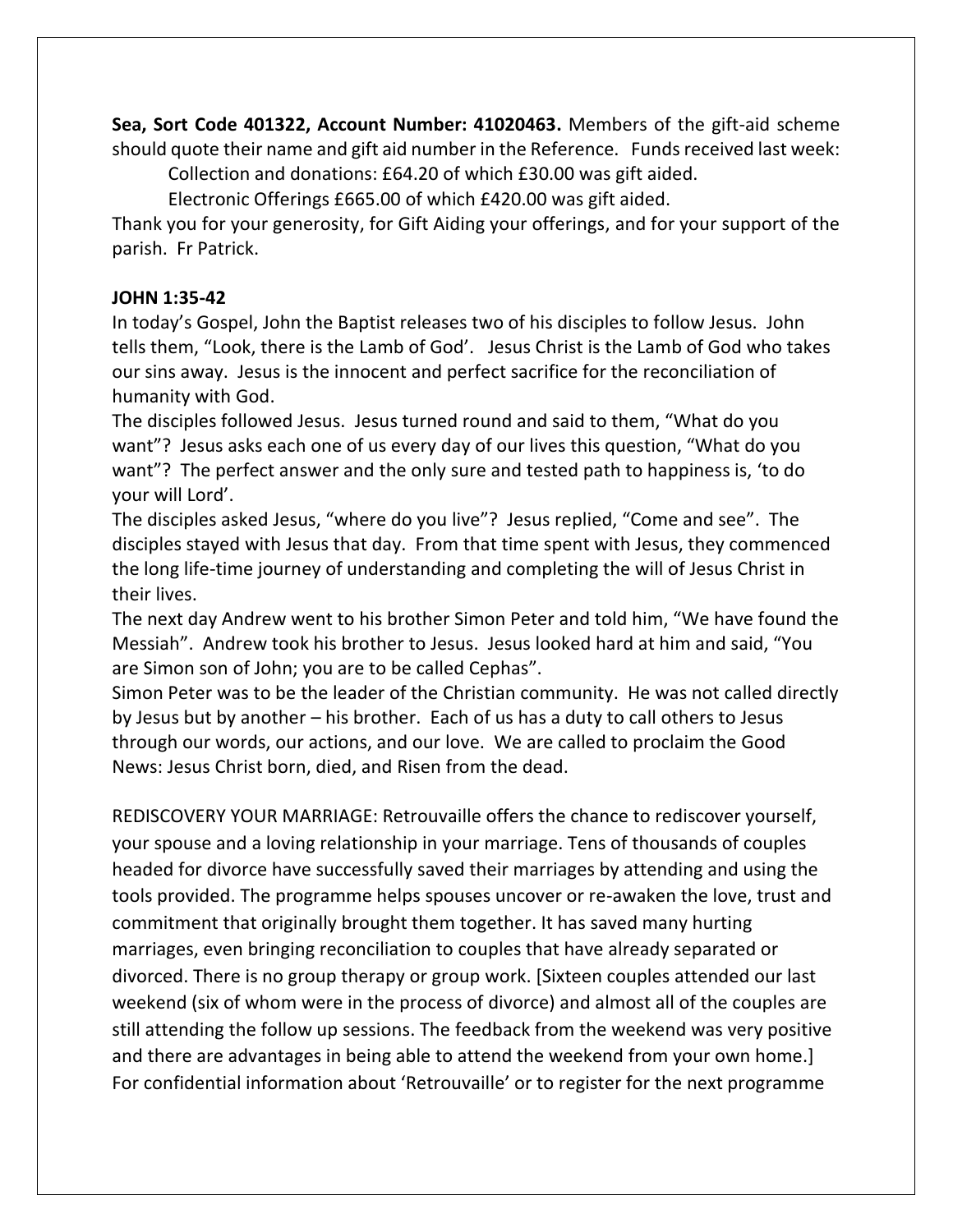commencing with a Virtual weekend on 25th - 28th February 2021, call or text 07887 296983 or 07973 380443 – or email [retrouvailleukinfo@gmail.com](mailto:retrouvailleukinfo@gmail.com) - or visit [www.retrouvaille.org.uk](http://www.retrouvaille.org.uk/)

THE RIGHT TO LIFE PRAYER: 'As we open the week of prayer for Christian Unity, we pray especially for our shared calling to protect and preserve all life. We pray that our unity and ecumenical efforts on all life issues would inspire the world to join us in defending the lives and rights of all vulnerable in society. Lord hear us.'

REVIEWING YOUR WILL: Do not forget Our Lady of Light. You can give to the parish using the following wording in your will: 'I give, free of all taxes, the sum of £…… to the trustee of the Brentwood Roman Catholic Diocesan Trust (charity no 234092), for the general charitable purposes of the Diocese of Brentwood with the request, but without imposing any trust, that the same should be used for gift to Our Lady of Light and St Osyth Parish, Clacton on Sea, and I declare that the receipt of a proper officer of the Brentwood Diocese shall be a good and sufficient discharge of my executors'. Any sum given in this way is exempt from Inheritance Taxes.

| Saturday 16 <sup>th</sup> January | 9.30 am.               | MASS: Julie Lee &          |
|-----------------------------------|------------------------|----------------------------|
|                                   |                        | Family                     |
|                                   |                        | Parish.                    |
| Saturday 16 <sup>th</sup> January | 11.00 am to 12.00 am.  | <b>SACRAMENT OF</b>        |
|                                   |                        | <b>RECONCILIATION:</b>     |
|                                   |                        | Confessions will be        |
|                                   |                        | heard in the Sacristy.     |
|                                   |                        | Please tell the Steward    |
|                                   |                        | that you wish to go to     |
|                                   |                        | confession.                |
| Saturday 16 <sup>th</sup> January | 11.00 am to 1.00 pm.   | Church open for private    |
|                                   |                        | prayer with Exposition     |
|                                   |                        | of the Blessed             |
|                                   |                        | Sacrament.                 |
| Saturday 16 <sup>th</sup> January | $6.00 \,\mathrm{pm}$ . | <b>MASS: Josie Carland</b> |
| Vigil Mass of the Second          |                        | Intentions                 |
| Sunday in Ordinary Time           |                        | Parish.                    |
| (B)                               |                        |                            |
| Sunday 17 <sup>th</sup> January   | 8.30 am.               | MASS: Tim O'Donovan        |
| The Second Sunday in              |                        | <b>RIP</b>                 |
| Ordinary Time (B)                 |                        | Pat & Sandra.              |

#### **THE FOLLOWING MASSES WILL BE OPEN TO A MAXIMUM OF 50 PEOPLE IN THE CHURCH.**